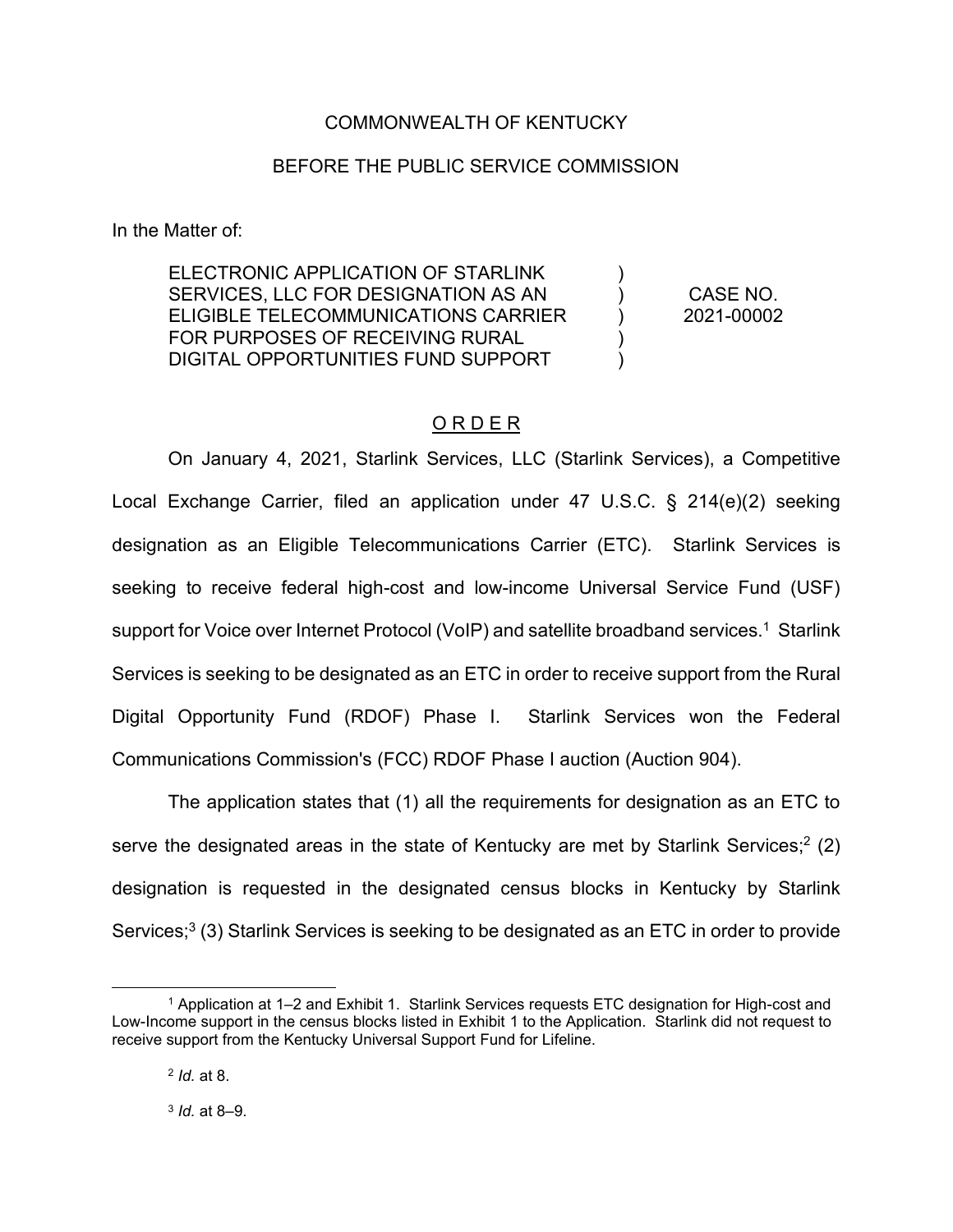high-speed broadband internet access and interconnected VoIP as well as Lifeline service to qualifying customers in Kentucky, in accordance with 47 U.S.C. § 214(e)(2);<sup>4</sup> and (4) the public interest will be served by designating Starlink Services as an ETC for the designated areas served in Kentucky.<sup>5</sup>

Starlink Services is a wholly owned direct subsidiary of Space Exploration Technologies Corporation (SpaceX). SpaceX creates and manufactures spacecraft, rockets and satellites as well as offering broadband service over a large satellite system.<sup>6</sup> SpaceX was authorized by the FCC to begin operating Starlink Services in 2018.<sup>7</sup> Starlink Services is a collection of over 4,400 Non-Geostationary Orbit (NGSO) satellites that have a low orbit around the Earth.<sup>8</sup> SpaceX created a ground network that communicates with the Starlink Services satellites and is able to serve thousands of customers across the United States.<sup>9</sup> SpaceX plans to continue deploying ground equipment in support of its broadband operations and to launch additional satellites in order to ensure uninterrupted coverage throughout its service territory. <sup>10</sup> SpaceX was awarded federal subsidies in the FCC's RDOF Phase I Auction 904 for locations in Kentucky. SpaceX assigned its winning bids to Starlink Services, which has the financial and technical capabilities, with the financial support of its parent company, SpaceX, to pay for and construct its network

- <sup>5</sup> *Id.* at 14.
- <sup>6</sup> *Id.* at 2–3.
- <sup>7</sup> *Id.* at 3.
- <sup>8</sup> *Id.*

<sup>9</sup> *Id.* at 4.

<sup>10</sup> *Id.* at 6.

<sup>4</sup> *Id.* at 10–11.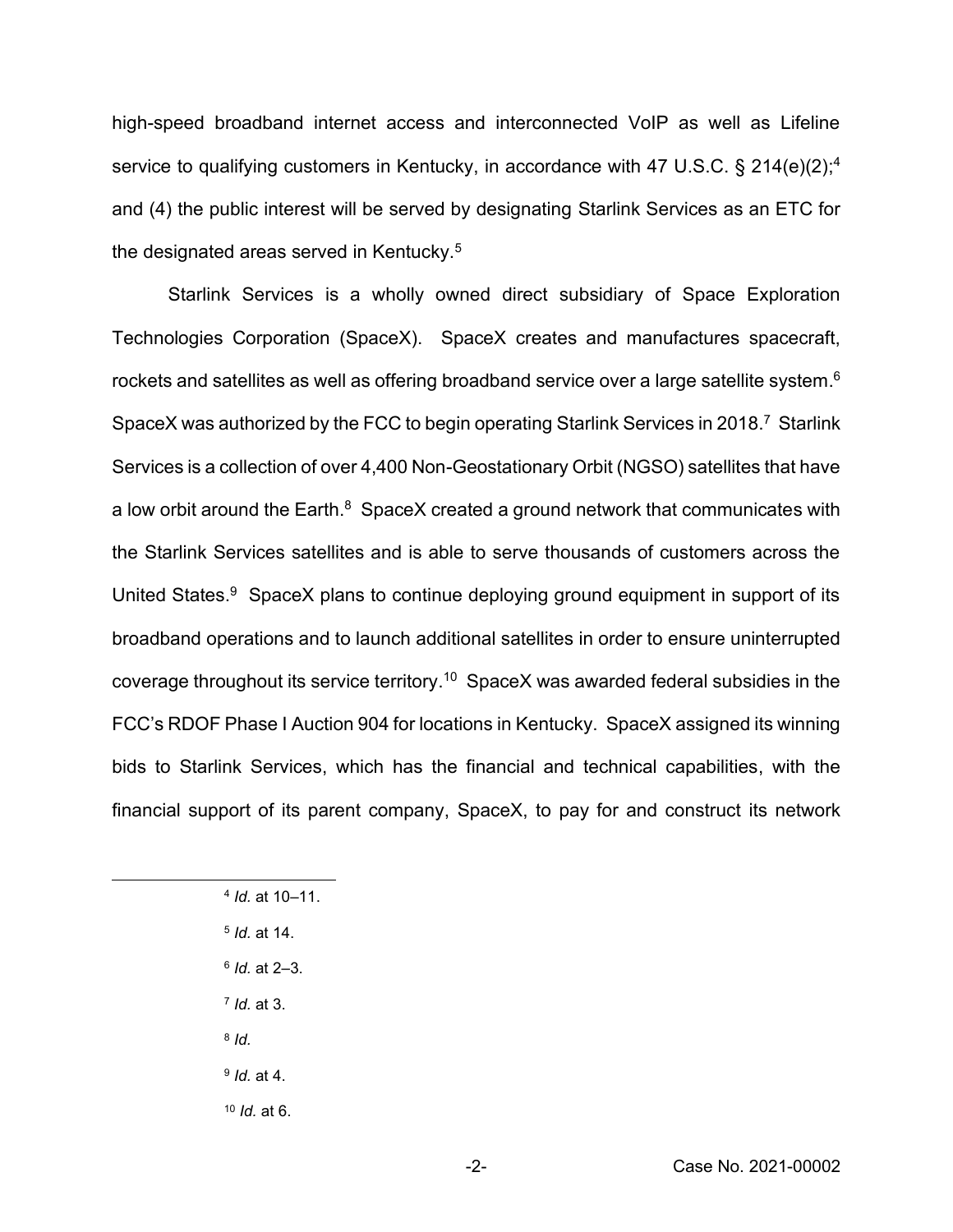throughout the proposed ETC service area for the provision of voice and broadband services.<sup>11</sup>

The Commission requires that the Kentucky Universal Service support and the Kentucky Telecommunications Relay Service and Telecommunications Access Program support be collected for each voice customer. Starlink Services will be required to pay all applicable federal, state and local regulatory fees imposed on customers, including 911/E911 fees. Starlink Services will provide toll-limitation services to low-income consumers as provided in 47 C.F.R. §§ 54.400–54.423.12

#### **DISCUSSION**

Pursuant to 47 U.S.C. § 254(e), "only an eligible telecommunications carrier designated under 47 U.S.C. § 214(e) shall be eligible to receive specific federal universal service support." Pursuant to 47 U.S.C. § 214(e)(1)(A) and (B), a common carrier designated as an ETC must offer the services supported by the federal universal service support mechanisms, using either its own facilities or a combination of its own facilities and resale of another carrier's services throughout its designated service area, and it must advertise the availability and charges for those services. Pursuant to 47 U.S.C. § 214(e)(2), state commissions bear the primary responsibility for performing ETC designations. Under the same section, the Commission may, with respect to an area served by a rural telephone company, and shall, in all other cases, designate more than one common carrier as an ETC for a designated service area, consistent with the public interest, convenience, and necessity as long as the requesting carrier meets the

<sup>11</sup> *Id.* at 5.

<sup>12</sup> *Id.* at 11–12.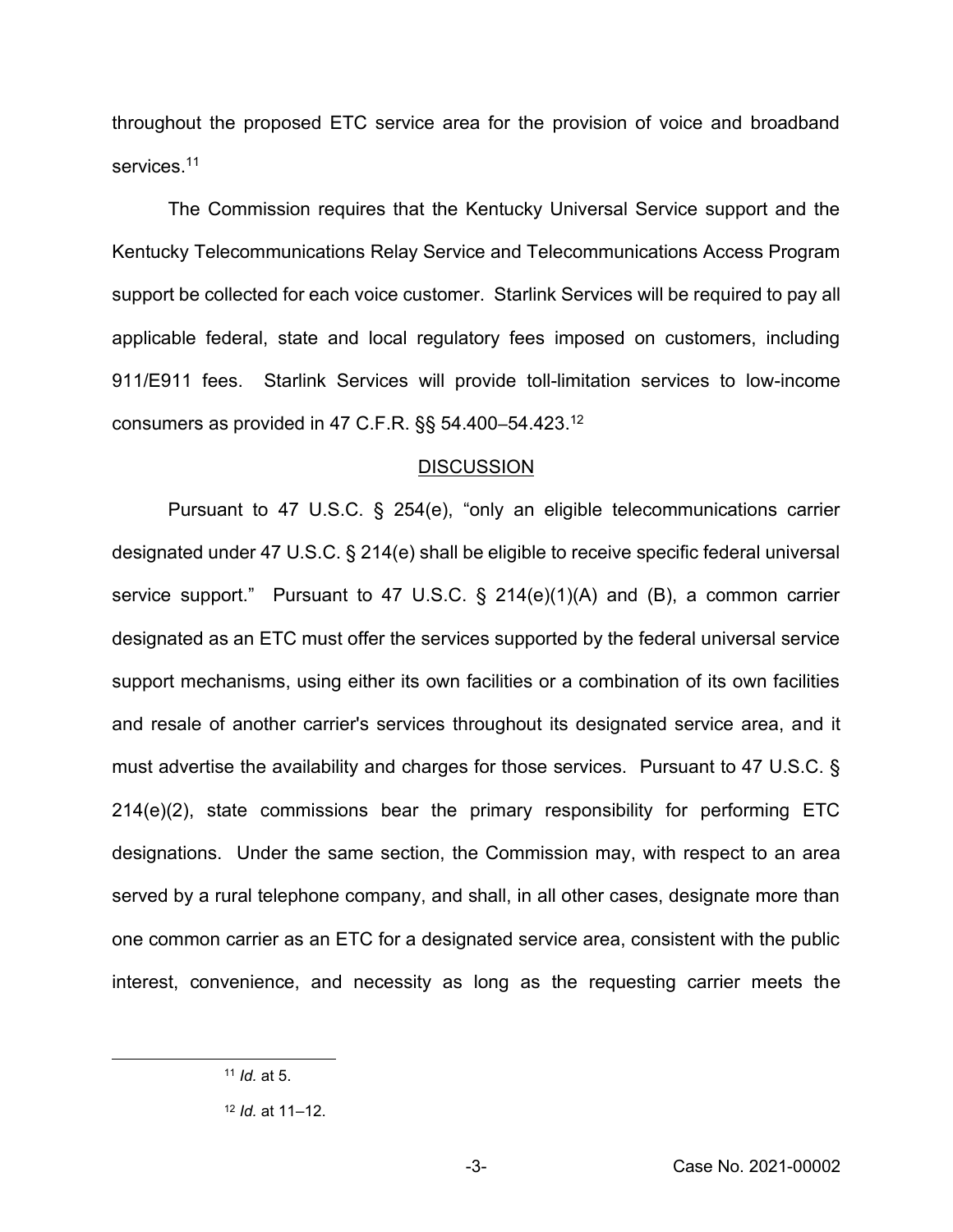requirements of 47 U.S.C. § 214(e)(1). Also, before designating an additional ETC for an area served by a rural telephone company, the Commission must determine that the designation is in the public interest.

## REQUIREMENTS FOR ETC DESIGNATION BY THE FCC

In 1997, the FCC issued a Public Notice setting forth the procedures a carrier must use when requesting designation as an ETC from the FCC.13 The Commission likewise collects similar information pursuant to that notice. A carrier seeking ETC designation must (1) establish that it will provide the supported services in accordance with 47 U.S.C § 254 throughout its designated service area "either using its own facilities or a combination of its own facilities and resale of another carrier's services";<sup>14</sup> (2) establish that it will advertise its universal service offerings and the charges thereof, using media of general distribution;<sup>15</sup> (3) certify that it will comply with the service requirements applicable to the support that it receives;<sup>16</sup> and (4) establish that it will be able to remain functional during emergency situations.17

<sup>14</sup> 47 U.S.C. § 214(e)(1)(A); 47 C.F.R. § 54.201(d)(1).

<sup>15</sup> 47 U.S.C. § 214(e)(1)(B); 47 C.F.R. § 54.201(d)(2).

<sup>16</sup> 47 C.F.R. § 54.202(a)(1)(i). The third and fourth requirements listed were adopted by regulation to apply to the FCC's review of a provider's ETC status, but the Commission generally looks at the same requirements as the FCC in seeking to determine whether a provider meets the requirements for an ETC designation.

<sup>13</sup> *Procedures for FCC Designation of Eligible Telecommunications Carriers Pursuant to Section 214(e)(6) of the Communication Act,* Public Notice, 12 FCC Rcd. 22947 (1997) (Section 214(e)(6) Public Notice).

<sup>17</sup> 47 C.F.R. § 54.202(a)(2); Notably, the FCC generally requires those seeking an ETC designation to file a five-year plan that describes the specific proposed improvements and upgrades that will be made to offer the supported service and to demonstrate their ability to satisfy applicable customer protection and service quality standards. However, the FCC waived those requirements for recipients of CAF II Auction funds in favor of reporting requirements it believes will permit it to monitor the use of CAF II Auction funds as they are used. *See In the Matter of Connect America Fund,* Report and Order and Further Notice of Proposed Rule Making, WC Docket Nos. 10-90, 31 FCC Rcd. 5949, 6010-3, paragraphs. 172-8 (2016).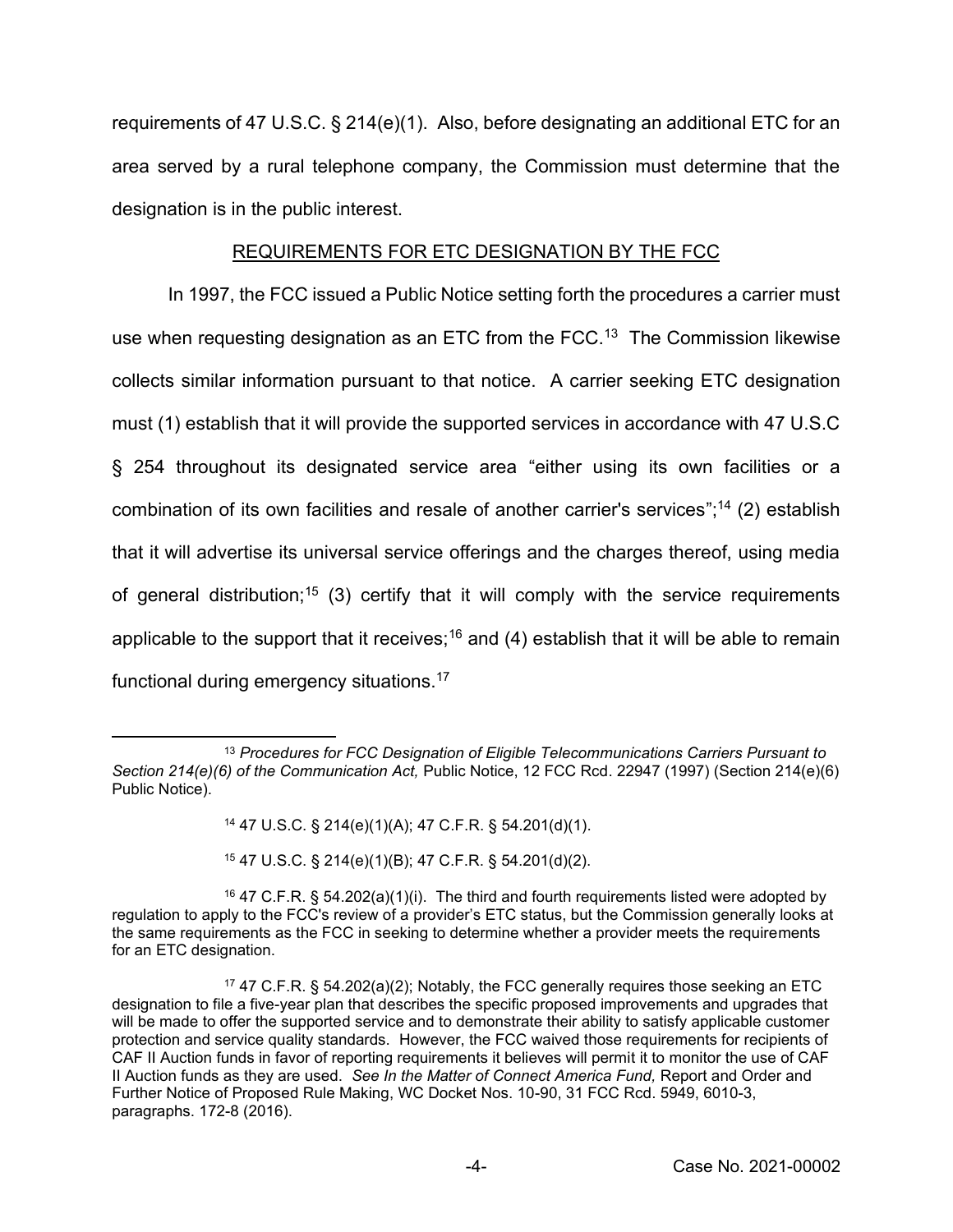In addition, the FCC's rules require that in order to be designated as an ETC, a petitioner must (1) certify that it will comply with the service requirements applicable to the support that it receives; (2) demonstrate its ability to remain functional in emergency situations; and (3) demonstrate that it will satisfy applicable consumer-protection and service-quality standards. <sup>18</sup>

Prior to designating an ETC pursuant to 47 U.S.C. § 214(e)(2), the Commission must also determine whether such designation is in the public interest.<sup>19</sup> In determining the public interest, the Commission historically has considered the benefits of increased consumer choice and the unique advantages and disadvantages of the petitioner's service offering.

As described below, Starlink Services has provided the Commission with the information required for designation as an ETC in the service area at issue. We find that the public interest supports such designation, subject to Starlink Services' compliance with the representations and commitments made by Starlink Services in its application and the FCC's rules.

#### OFFERING THE SERVICES DESIGNATED FOR SUPPORT

Petitioners for ETC designation must certify that they offer all services designated for support by the Commission pursuant to 47 U.S.C  $\S$  254(c).<sup>20</sup> Starlink Services has demonstrated through the required certifications and related filings that it now offers or

<sup>20</sup> *See* 47 U.S.C. § 214(e)(1)(A); § 214(e)(2); Public Notice, 12 FCC Rcd. at 22948, paragraph 2.

<sup>18</sup> 47 C.F.R. § 54.202(a).

<sup>19</sup> 47 U.S.C. § 214(e)(2); 47 C.F.R. § 54.202(b).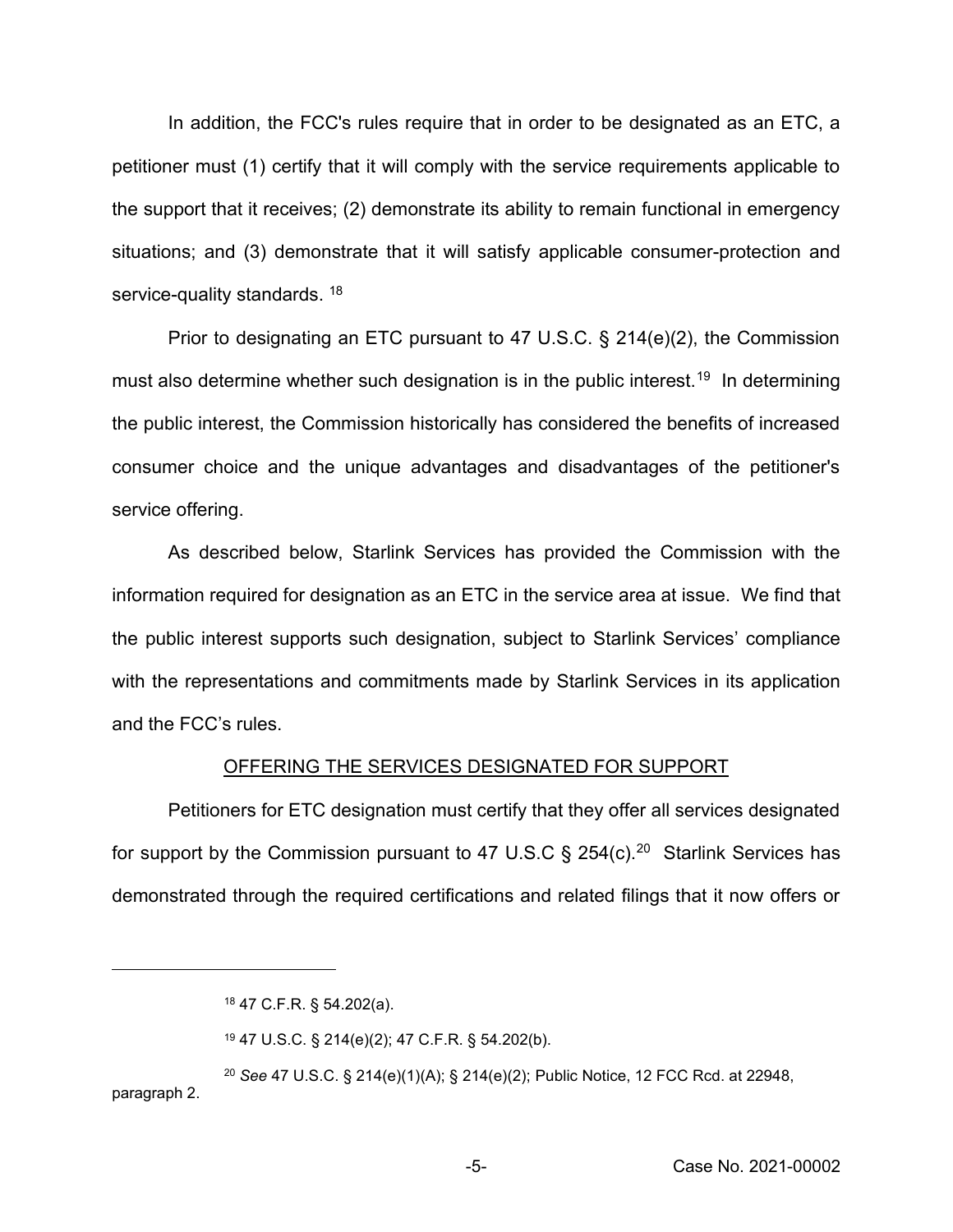will offer the designated services, upon designation as an ETC. Starlink Services certifies that it now provides, or will provide throughout its designated service area, the services and functionalities enumerated in 47 C.F.R. § 54.101 (a) throughout the designated service area.<sup>21</sup> Petitioners for ETC designation must demonstrate that they will satisfy applicable consumer-protection and service-quality standards.<sup>22</sup> Starlink Services has committed to providing applicable consumer protection and service-quality standards, <sup>23</sup> and it will be subject to reporting requirements to the FCC to ensure that it complies with the service requirements.<sup>24</sup> Thus, the Commission finds that Starlink Services' commitments provide sufficient consumer protection and service quality to consumers.

Starlink Services has the ability to build its network in the census blocks identified in Exhibit 1 of the application.<sup>25</sup> Starlink Services has the ability to provide voice and broadband services throughout the ETC designated census blocks and to pay for any startup costs with the financial support of its parent company, SpaceX.<sup>26</sup> Based on the foregoing, the Commission finds that Starlink Services is financially and technically capable of providing RDOF Phase I supported services.

- <sup>22</sup> 47 C.F.R. § 54.202(a)(3).
- <sup>23</sup> Application at 12–13.
- <sup>24</sup> *Id.*
- <sup>25</sup> *Id.* at 6–8.
- <sup>26</sup> *Id.* at 6.

<sup>&</sup>lt;sup>21</sup> Specifically, Starlink Services certifies that it will provide voice telephony and broadband services supported by federal universal service support mechanisms, as set forth in 47 C.F.R. § 54.101 which includes: (1) voice-grade access to the public switched telephone network; (2) local usage; (3) access to emergency services; and (4) toll limitation services to qualifying low-income users. *See* Application at 11-13.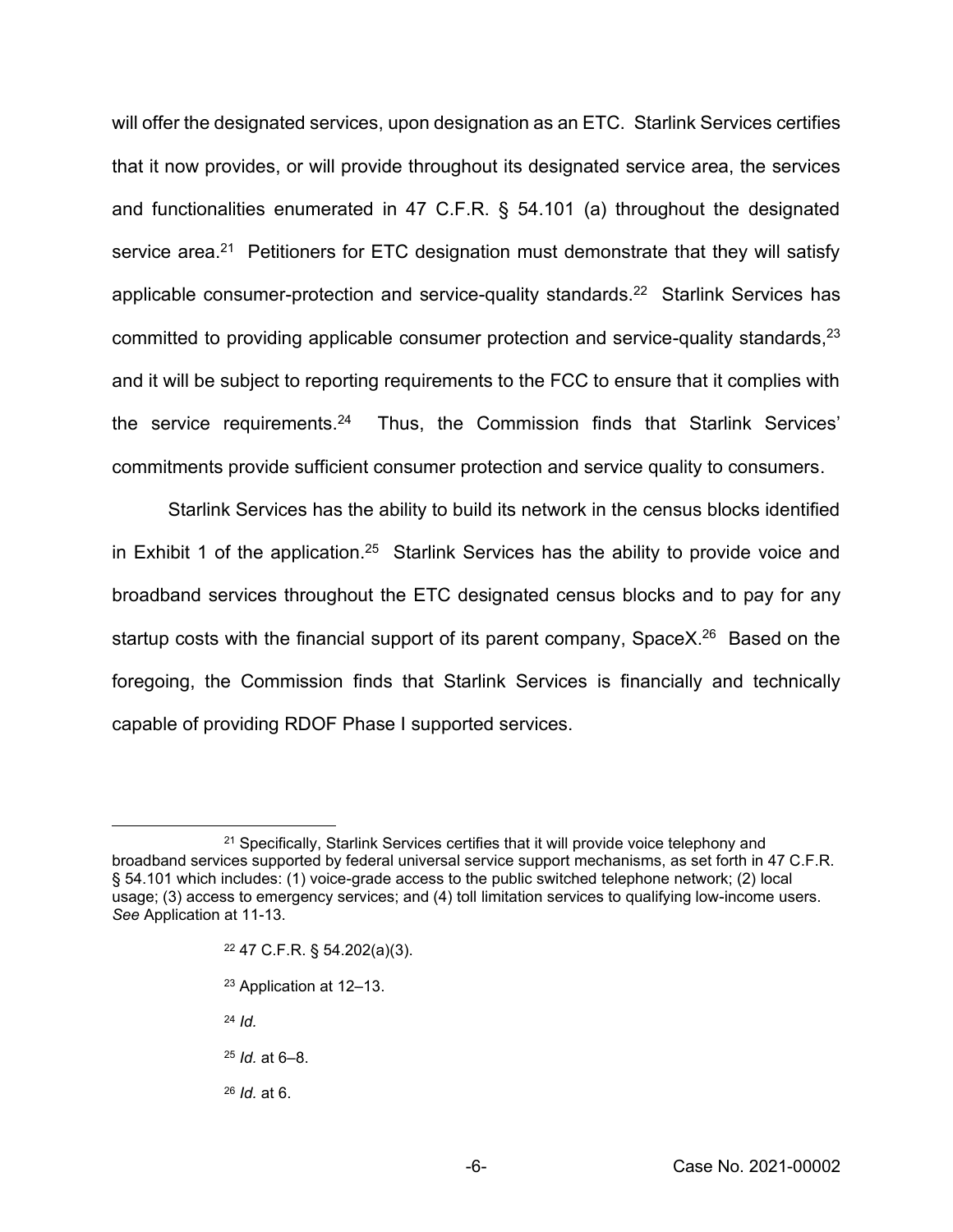## OFFERING THE SUPPORTED SERVICES USING A CARRIER'S OWN FACILITIES

Generally, petitioners for ETC designation must certify that they will offer the supported services using either their own facilities or a combination of their own facilities and the resale of another carrier's services.<sup>27</sup> Starlink Services, in its provision of voice and broadband services, will offer services that Starlink Services will provision over its own network. Thus, Starlink Services has shown it is able to offer all of the services and functionalities supported by the universal-service program, as detailed in 47 C.F.R. § 54.101 (a), throughout its service area.

## ADVERTISING SUPPORTED SERVICES

Petitioners for ETC designation must advertise the availability of the supported services and the charges thereof using media of general distribution and provide a description of how they will do so.<sup>28</sup> Starlink Services has committed to advertising the availability of the supported services using media of general distribution.29 In addition, Starlink Services has committed to advertising and promoting the availability of Lifeline services in a manner reasonably designed to reach those likely to qualify for Lifeline.<sup>30</sup> To increase accountability within the program and to target support where it is needed most, the FCC has adopted rules requiring ETCs to explain in their marketing materials

4.

<sup>30</sup> *Id.*

<sup>27</sup> 47 U.S.C. § 214(e)(6) Public Notice, 12 FCC Rcd. at 22949; *See also 47* U.S.C. § 214(e)(1)(A); *Petition of TracFone Wireline, Inc. for Forbearance from 47 U.S.C. § 214(e)(1)(A) and 47 C.F.R. § 54.201(i),* CC Docket No. 96-45, Order, 20 FCC Rcd. 15095 (2005)*.*

<sup>28</sup> 47 U.S.C. § 214(e)(1)(B); § 214(e)(6); Public Notice, 12 FCC Rcd. at 22949, paragraph

<sup>29</sup> Application at 12.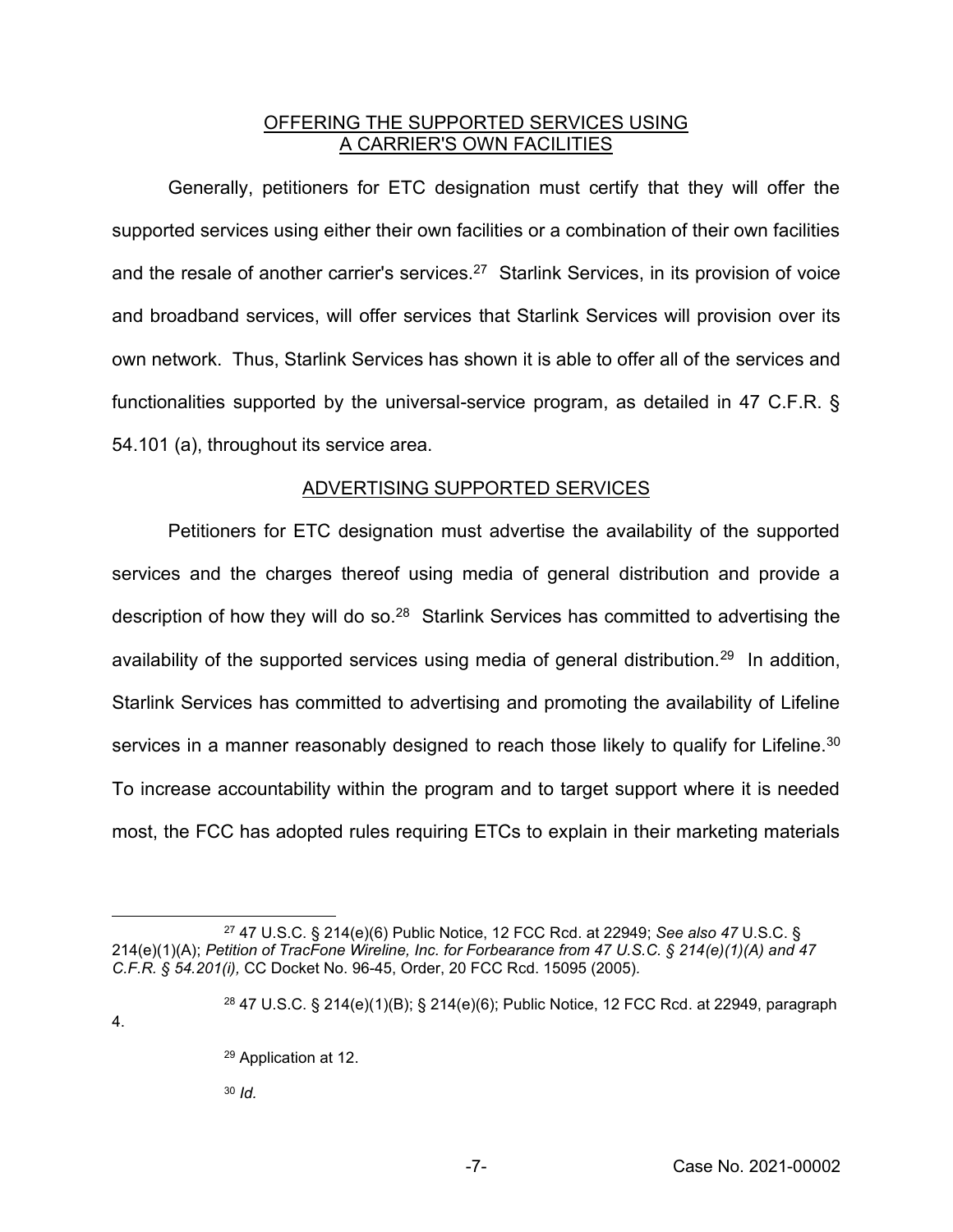that Lifeline service is a government benefit, the individual must be eligible to receive the benefit, and the consumer may receive no more than one benefit at a time from the program.31 Starlink Services has demonstrated its commitment to comply with these FCC rules regarding the marketing of supported service.

#### ABILITY TO REMAIN FUNCTIONAL IN EMERGENCY SITUATIONS

Petitioners for ETC designation must demonstrate their ability to remain functional in emergency situations.<sup>32</sup> Starlink Services will provide service to its customers through its satellite network. This service includes rerouting traffic and managing traffic spikes in emergency situations while also having access to back-up power despite the lack of an external power source. The Commission finds that Starlink Services has demonstrated its ability to remain functional in emergency situations.<sup>33</sup>

#### PUBLIC INTEREST ANALYSIS

Prior to designating an ETC, the Commission must determine whether such designation is in the public interest. $34$  We find that Starlink Services will offer gigabit broadband services as well as supported telephony service that will provide a variety of benefits to customers in these high-cost areas, including increased consumer choice and high-quality service offerings. Moreover, new entrants in the telephony and broadband market should incentivize existing ETCs to offer better service and terms to their subscribers. Starlink Services will provide competitive voice and broadband services

- <sup>33</sup> Application at 13.
- <sup>34</sup> *See* 47 U.S.C. § 214(e)(6) and 47 C.F.R. § 54.202(b).

<sup>31</sup> Lifeline Reform Order at paragraphs 274–77; 47 C.F.R. § 54.405.

<sup>32</sup> 47 C.F.R. § 54.202(a)(2).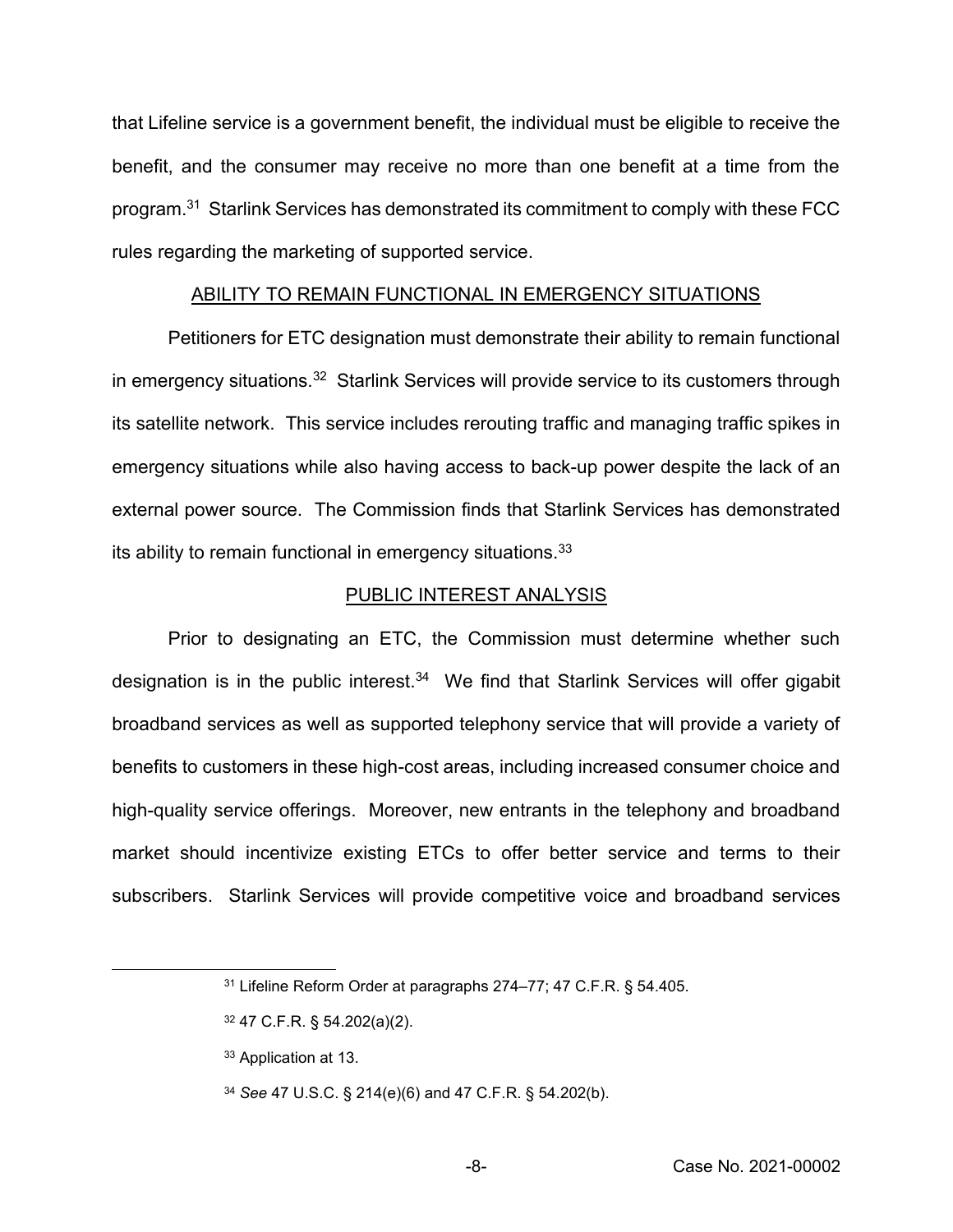throughout its service area in Kentucky. Starlink Services will be a facilities-based wireline service provider and will offer all of the services and functionalities detailed in 47 C.F.R. § 54.101(a), ensuring that Starlink Services can provide services to customers throughout the service area.35

The Commission recognizes that the designation of Starlink Services as an ETC also creates competitive pressure for other wireline and wireless providers that are designated as ETCs within the proposed service areas. In order to remain competitive in markets, all providers will have greater incentive to improve coverage and customer service, increase service offerings, and lower prices. Consistent with federal law, the designation benefits consumers by allowing Starlink Services to offer the services designated for support at rates that are "just, reasonable, and affordable."<sup>36</sup> Starlink Services plans to offer affordable voice telecommunications and high-speed broadband services to consumers as well as qualified low-income consumers.<sup>37</sup>

#### REGULATORY OVERSIGHT

Under 47 U.S.C. § 254(e), petitioners are required to use the specific universal service support they receive "only for the provision, maintenance, and upgrading of facilities and services for which the support is intended."<sup>38</sup> Moreover, the Commission or the FCC may institute an inquiry on its own motion to examine the petitioner's records

<sup>35</sup> Application at 14–15.

<sup>36</sup> 47 U.S.C. § 254(b)(1).

<sup>37</sup> Application at 9–10.

<sup>38</sup> 47 U.S.C. § 254(e). We note that because petitioners are not eligible to receive federal universal service high-cost support, they are not required to file reports and certifications pursuant to 47 C.F.R. § 54.313.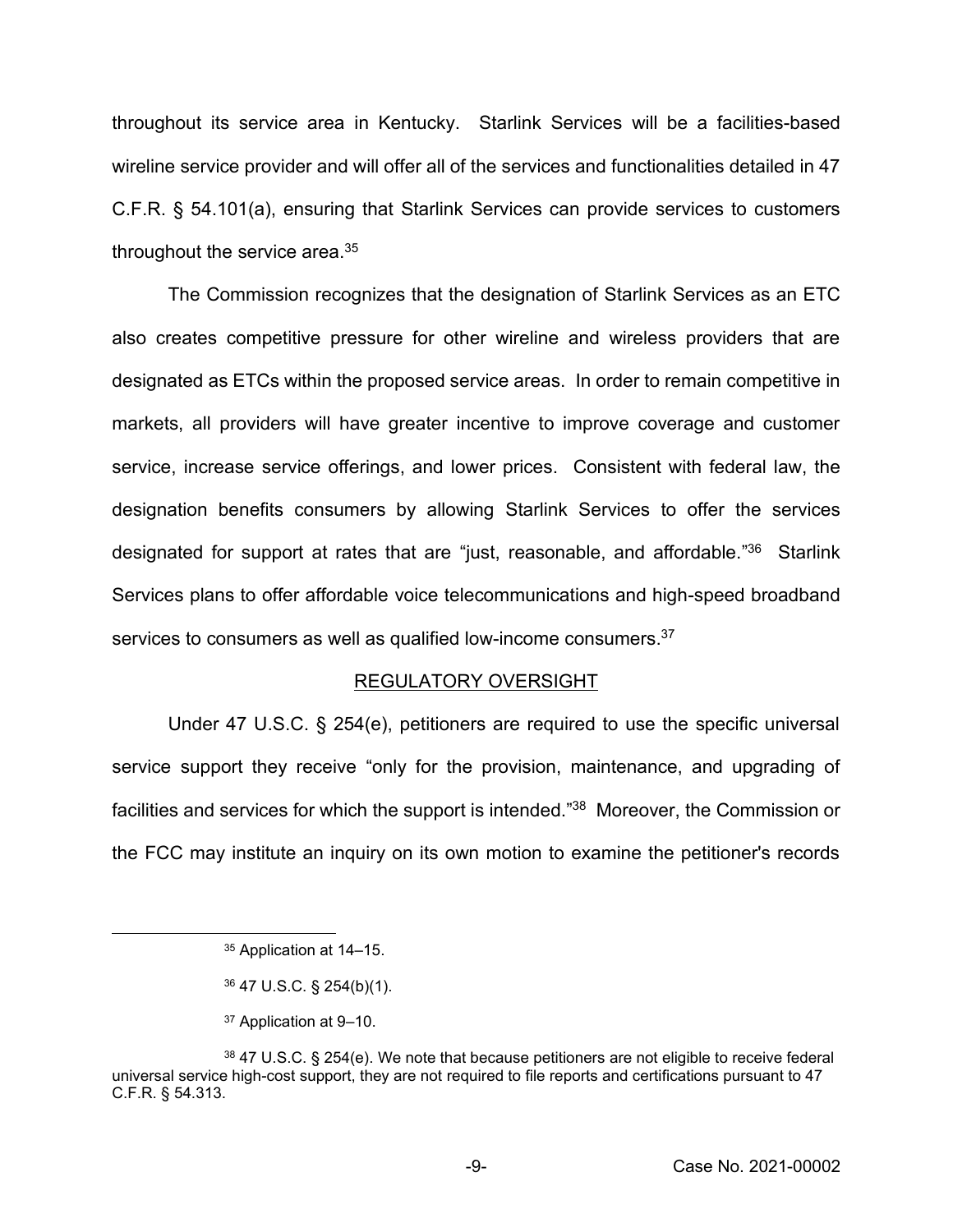and documentation to ensure that the universal-service support it receives is being used for the purpose intended.<sup>39</sup> The petitioner is required to provide such records and documentation to the Commission, the FCC, or Universal Service Administration Company (USAC) upon request. If the petitioner fails to fulfill the requirements of the 1996 Telecommunications Act,<sup>40</sup> the FCC's rules, or the terms of this Order after it begins receiving universal-service support, the Commission may exercise its authority to revoke such petitioner's ETC designation.<sup>41</sup> The FCC also may assess forfeitures for violations of FCC rules and orders.42

## ANNUAL CERTIFICATION AND VERIFICATION

Each year Starlink Services will require all Lifeline subscribers to recertify their head of household status, certify that only one Lifeline discount is received at their household, and document their continued program eligibility for Lifeline in accordance with the annual Lifeline Certification and Verification for USAC that is due annually.<sup>43</sup>

## IT IS THEREFORE ORDERED that:

1. The designation of Starlink Services as an ETC is granted.

2. Starlink Services is designated as an ETC for the purpose of receiving Federal High-Cost and Low-Income support from the Federal USF in the census blocks as stated in the application.

<sup>39</sup> 47 U.S.C. §§ 220, 403.

<sup>40</sup> 47 U.S.C. Section 151 *et seq.* 

<sup>41</sup> *See Federal-State Joint Board on Universal Service; Western Wireline Corp. Petition*  for Preemption of an Order of the South Dakota Public Utilities Commission, CC Docket No. 96-45, Declaratory Ruling, 15 FCC Rcd. 15168, 151 74, 15 (2000); *see* also 47 U.S.C. § 254(e).

<sup>42</sup> *See* 47 U.S.C. § 503(b).

<sup>43</sup> Case No. 2012-00146, *Lifeline Reform* (Ky. PSC May 1, 2012).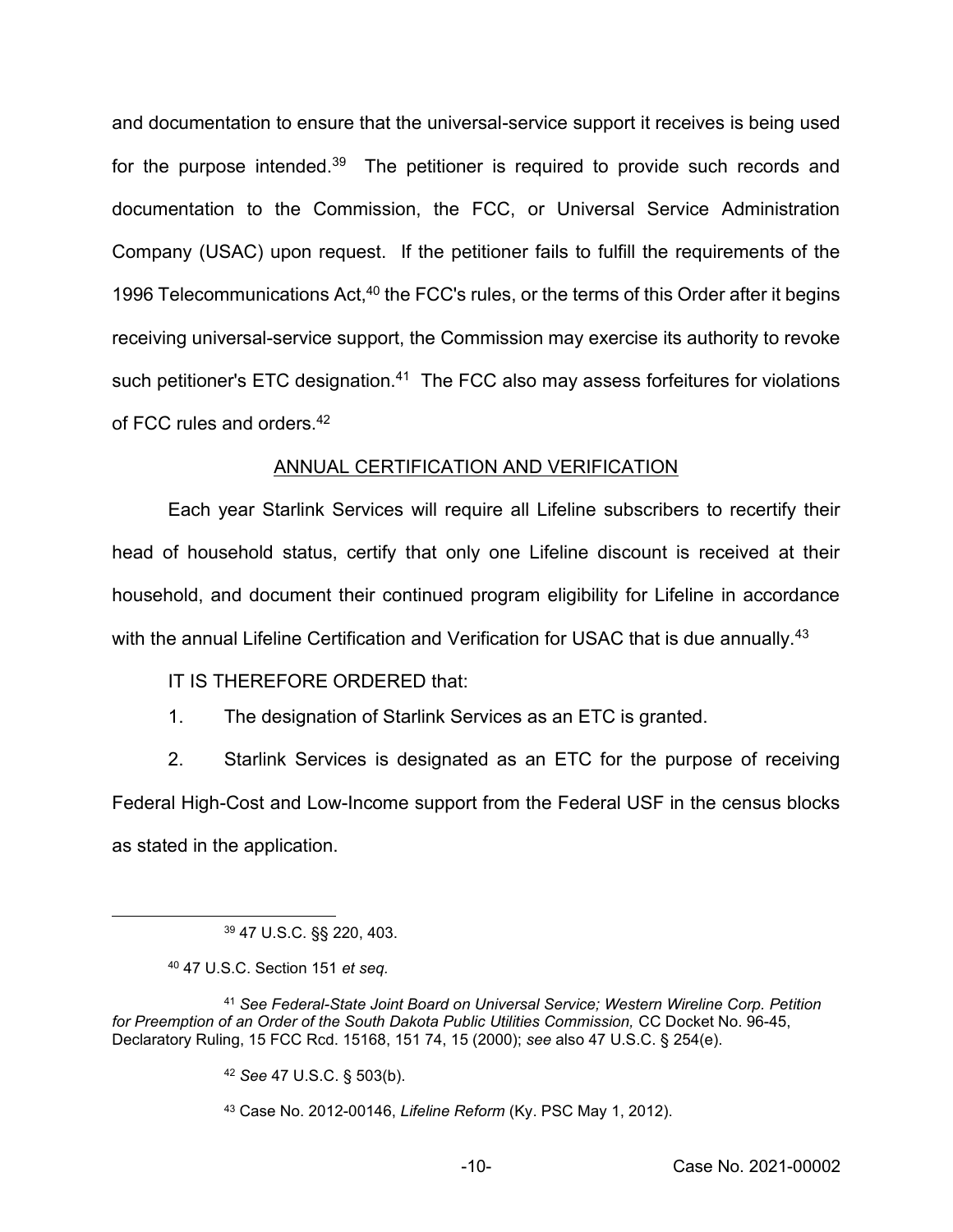3. Starlink Services shall advertise the availability of and charges for these services using media of general distribution.

4. Starlink Services shall comply with the FCC's annual certification process for Lifeline customers.

5. Starlink Services is a utility under the definitions contained in KRS 278.010(3), and shall include revenue generated from the sale of intrastate voice service, including Lifeline revenues, in its reports filed pursuant to KRS 278.140.

6. A copy of this Order shall be served upon the FCC and the USAC.

7. This case is closed and will be removed from the Commission's docket.

# [REMAINDER OF PAGE INTENTIONALLY LEFT BLANK]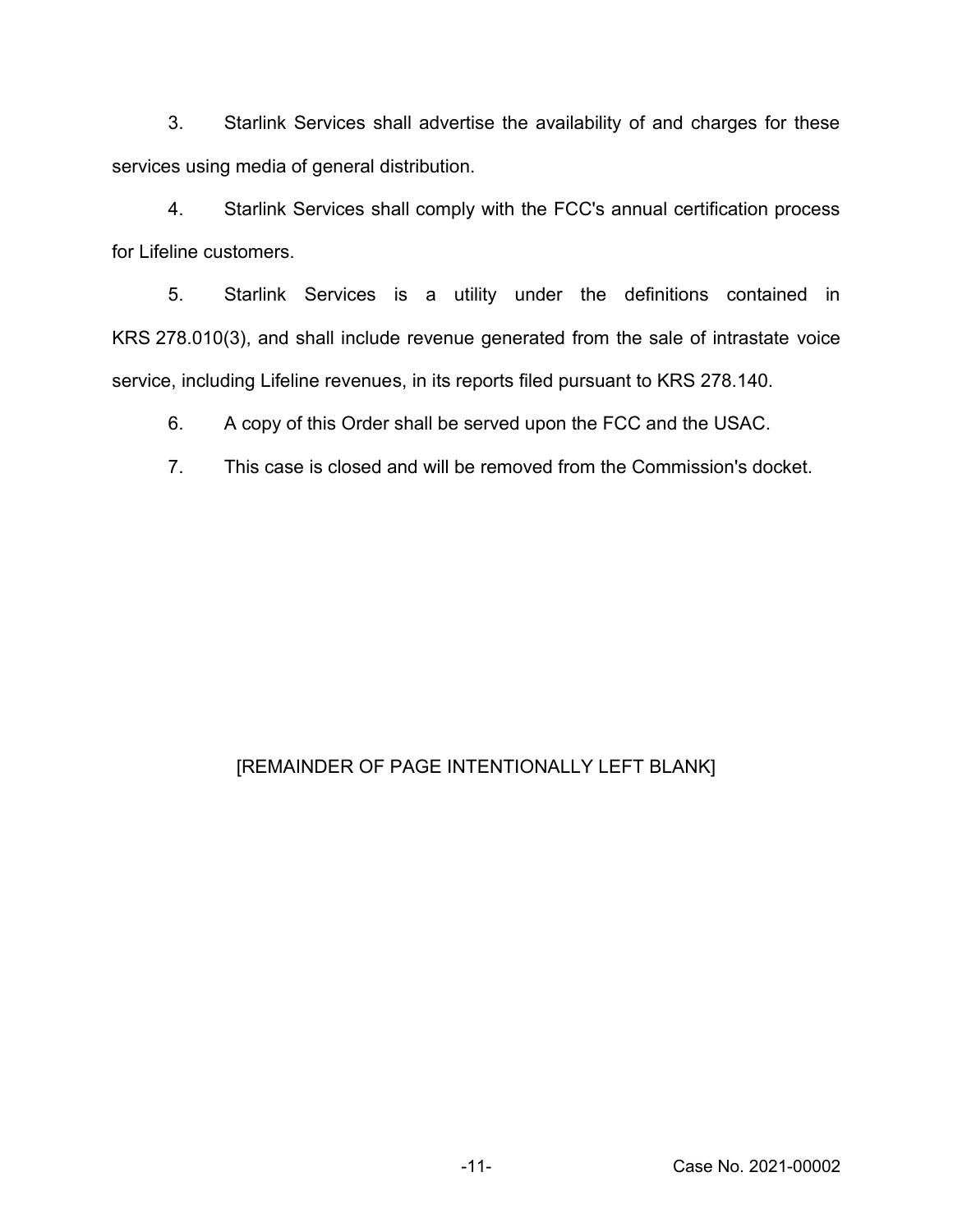By the Commission



ATTEST:

 $\frac{1}{\beta}$  Sidwell

Executive Director

Case No. 2021-00002